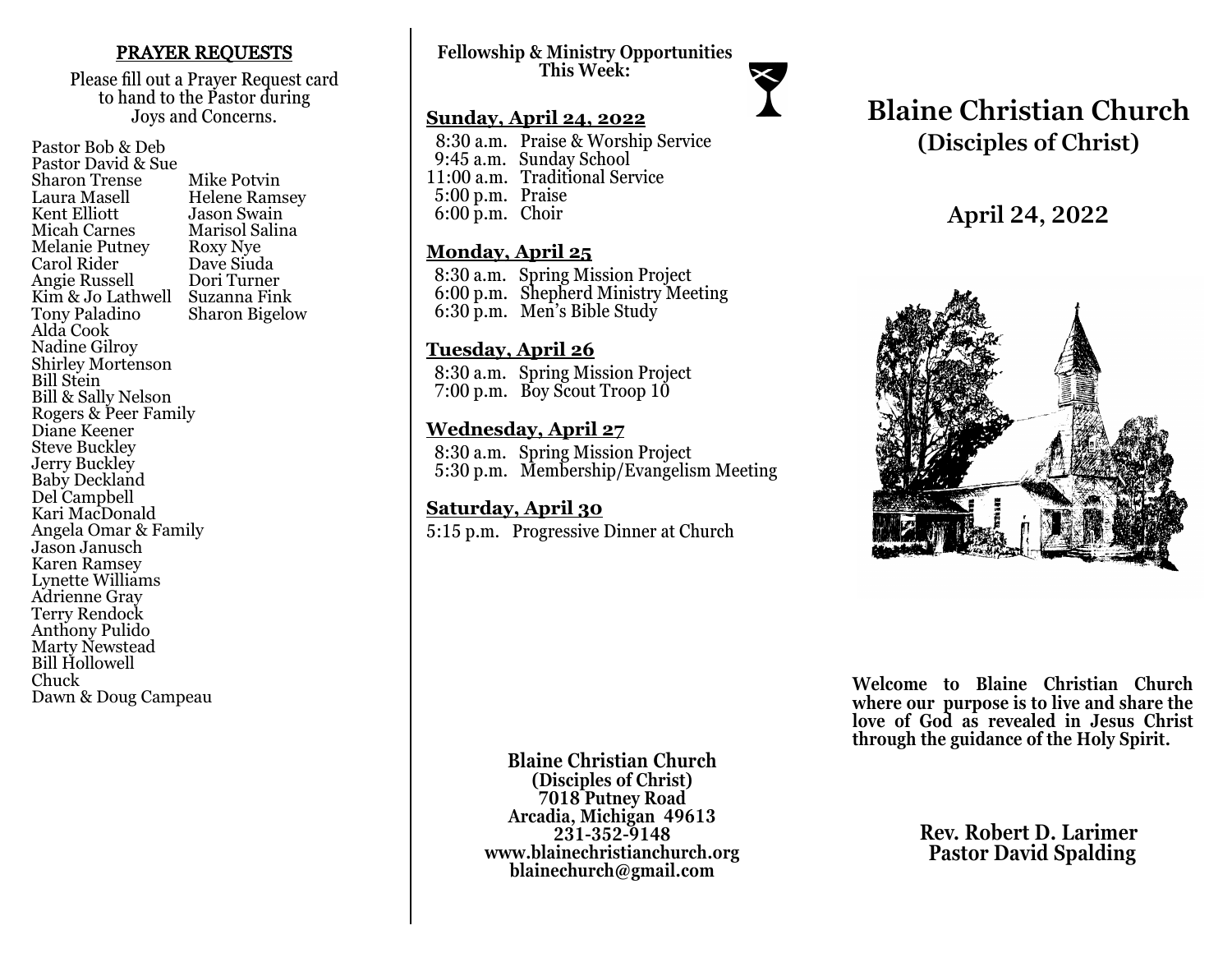## **Praise & Worship Service 8:30 a.m.**

\*Indicates all who are able, please stand.

\*Passing the Peace

\*Songs of Praise

Children's Moment

Prayer for Illumination

Scripture Readings Acts 5:27-32 Pg. 887<br>John 20:19-31 Pg. 881  $John 20:19-31$ 

Sermon - "Doubt"

\*Song of Praise \*Invitation \*Song of Praise

Joys and Concerns Pastoral Prayer

Communion All who profess Jesus Christ as Lord and Savior are invited to partake.

\*Benediction

Elders are available on either side of the sanctuary to pray with and for you after the service.

### SERVING TODAY

Ministers: Pastor Bob Larimer Pastor David Spalding Worship Leader: Sarah Esper Praise Team: Mike Brief, Jenny Caylen, Jacque Erdman, Doug Erdman, Deb Larimer, Carolyn Waterson Children's Moment: Kim Shadwick Greeter: Chuck Wolverton Usher: Sally Wolverton Fellowship:

| *Indicates all who are able, please stand.                                       |
|----------------------------------------------------------------------------------|
| Prelude                                                                          |
| Time of Sharing                                                                  |
| Passing the Peace                                                                |
| *Introit<br>Christ Is Risen, I Will Praise Him                                   |
| *Hymn of Praise<br># 233<br>Alleluia! Sing to Jesus                              |
| *Invocation                                                                      |
| Alleluia<br>*Response                                                            |
| Children's Moment<br>Kids Kare is offered following the anthem.                  |
| Anthem - In Christ Alone                                                         |
| <b>Prayer for Illumination</b>                                                   |
| <b>Scripture Readings</b><br>Acts 5:27-32<br>Pg. 887<br>John 20:19-31<br>Pg. 881 |
| Sermon - "Doubt"                                                                 |
| *Hymn of Invitation<br># 231<br>Sing of One Who Walks Beside Us (vs.1-2)         |
| *Invitation<br># 231<br>Sing of One Who Walks Beside Us (vs. 3)                  |
| Joys and Concerns<br><b>Pastoral Prayer</b>                                      |
| Call to Communion                                                                |
| <b>Hymn of Preparation</b><br>#420<br>I Come with Joy                            |

**Traditional Service 11:00 a.m.** 

Sharing of the Bread & Cup All who profess Jesus Christ as Lord and Savior are invited to partake.

\*Benediction

 $*Closing Chorus$   $*226$ He Lives! (refrain only)

Elders are available on either side of the sanctuary to pray with and for you after the service.

## SERVING TODAY

 Ministers: Pastor Bob Larimer Pastor David Spalding Elders: Sarah Esper, Deb Larimer Worship Reader: Skip Noble Prelude: Jim & Lynne Bekkering Pianist: Mercy Sobkoviak Choir Director: Carolyn Waterson Children's Moment: Kim Shadwick Kids Kare: Jenny Caylen Diaconate Servers: Rob & Dale Janusch, John & Linda Byers Greeter: Tom Brown Usher: Maggie Baker Fellowship:

## **The Lord's Prayer**

Our Father, who art in heaven, hallowed be Thy name. Thy Kingdom come, Thy will be done on earth as it is in heaven. Give us this day, our daily bread and forgive us our debts as we forgive our debtors. Lead us not into temptation, but deliver us from evil. For thine is the kingdom and the power and the glory forever. Amen.